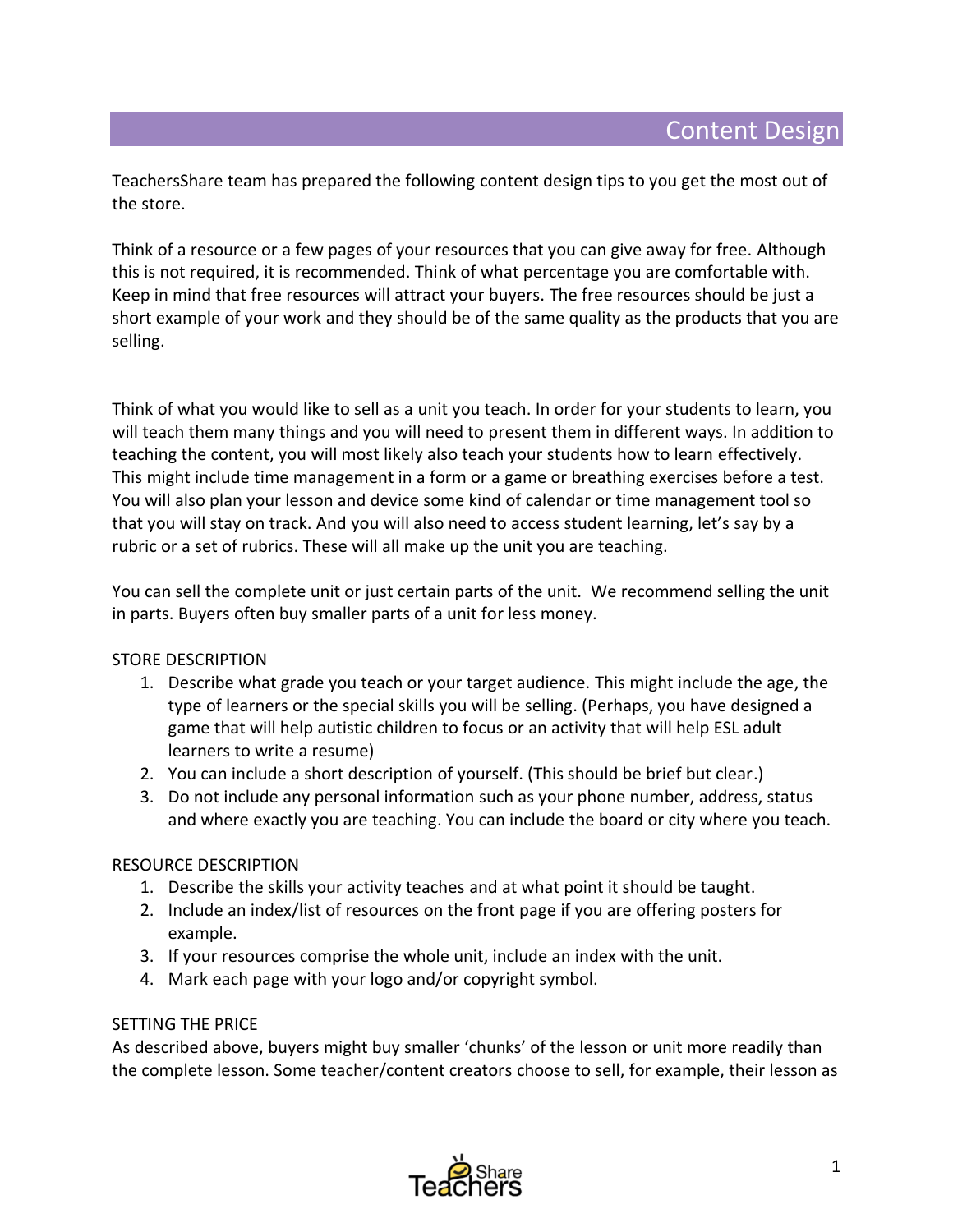small as 5 pages, while others feel comfortable offering more pages. This should be reflected in the price of the individual product.

Think about your product as something you would like to sell. Don't price your product based on the hours you've spent to develop it. Think of how much content or how many activities this resource includes. Perhaps this product could be used in multiple settings that you haven't realized.

Here are some questions that may help you determine the price of your product:

- Who can use my product?
- How many pages do I feel comfortable selling at one time?
- Does my product crossover to different disciplines? Which ones?
- Would I buy this product at this price?
- Would my colleague buy this product at this price?

## REMEMBER

- you can always change your approach and the way you are selling your items
- your resources should be high quality so that when teachers use them in the classroom, they look as attractive as they look in your store
- that you are responsible for making yourself familiar with the Canadian Copyright Act and for copyrighting or trademarking your products

# SETTING UP THE STORE

# STEP 1 – PREPARATION

- 1. combine the material you would like into one chunk/package
- 2. design the title page  $-$  it's the first page the buyer will see
- 3. include copyright, trademark, and/or your name then PDF the package
- 4. prepare a short and long description ( you can include a free sample page(s) with your description
- 5. prepare tag word (easier to find for buyers make sure to include the subject you are teaching and the course code if course specific)
- 6. decide on the categories where you would like to have it displayed (K-8, 9-12, Higher Education, ESL or Teacher Wellbeing – although you can post your material in different categories, don't post material that is for example for high school in K-8 and vice versa)

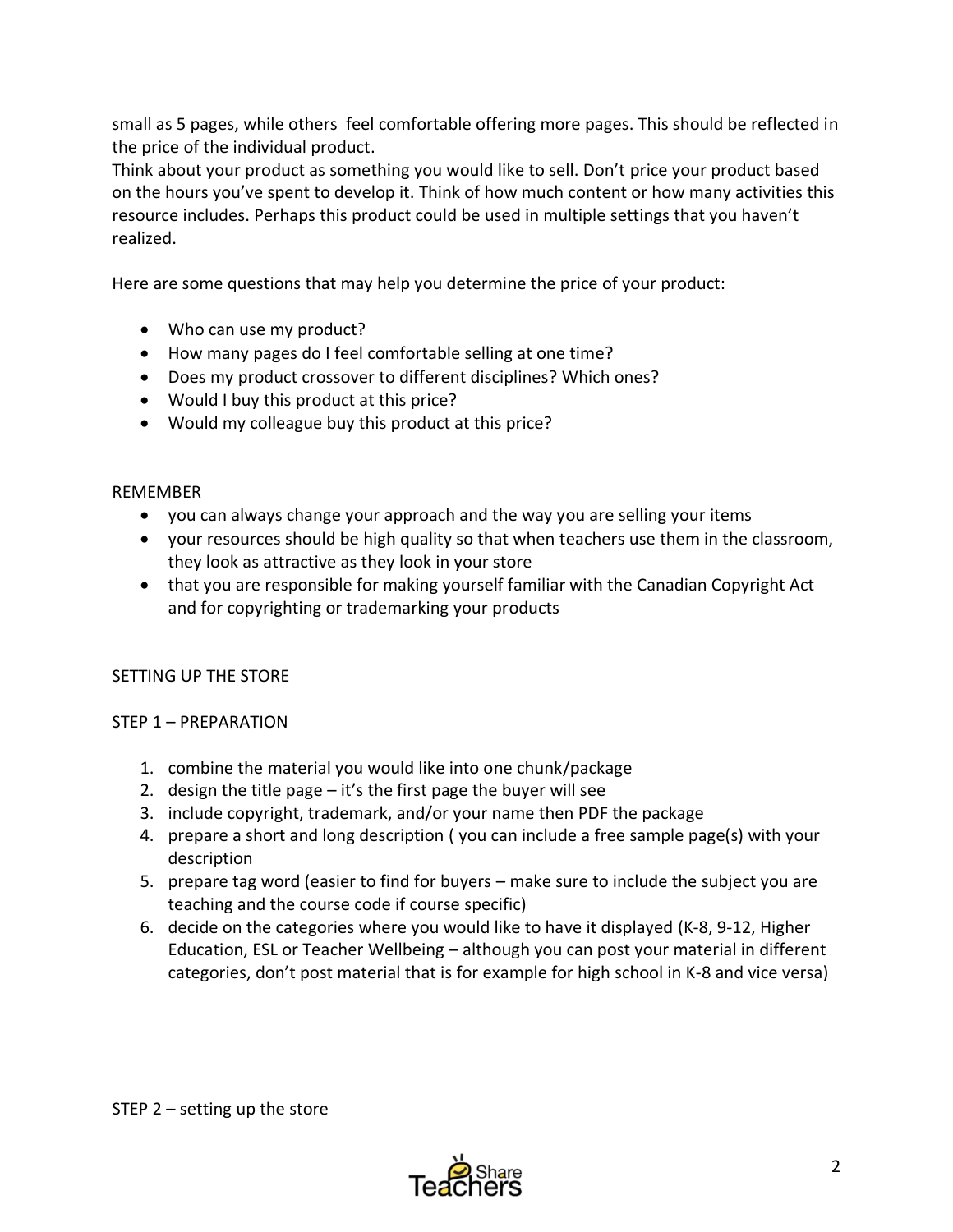- 1. register as a seller (from the task bar)
- 2. choose vendor dashboard to upload your material
- 3. on the vendor dashboard set up your profile (upload a logo and write a short introduction about yourself)
- 4. choose products to upload your content
- 5. refer to the following captions for the details

#### Dashboard showing sales summary

| <b>20</b> Dashboard        | Dashboard                                                     |                                                    |  |  |  |
|----------------------------|---------------------------------------------------------------|----------------------------------------------------|--|--|--|
| <b>M</b> Orders            | <b>Sales Summary</b>                                          |                                                    |  |  |  |
| <b>Il</b> Reports          |                                                               |                                                    |  |  |  |
| <b>91</b> Media            | \$0.00<br>$\vert$ , $\vert$ , $\vert$<br>net sales this month | N/A<br>$\approx$<br>top seller this month (sold 0) |  |  |  |
| Ñ<br>Products              | \$0.00<br>ene <sup>1</sup>                                    | 0 products                                         |  |  |  |
| Store Settings             | commission this month                                         | awaiting fulfillment                               |  |  |  |
| <b>6</b> Support           | 0 products<br>$\sim$                                          | 0 products<br>$\sim$                               |  |  |  |
| Profile                    | low in stock                                                  | out of stock                                       |  |  |  |
| Collapse menu<br>$\bullet$ |                                                               |                                                    |  |  |  |

You can review how many items you have sold, what the commission payout will be and if the commission was paid or not.

| <b>20 Dashboard</b><br><b>T</b> Orders                  | Orders<br>Show All                                                                                |                                                                                                        | Screen Options<br>Search Order #                                                          |
|---------------------------------------------------------|---------------------------------------------------------------------------------------------------|--------------------------------------------------------------------------------------------------------|-------------------------------------------------------------------------------------------|
| <b>Il</b> Reports<br><b>91 Media</b><br><b>Products</b> | Apply<br><b>Bulk actions</b><br>$\checkmark$<br><b>Order Status</b><br>Order<br><b>Order Date</b> | Show all dates<br>Filter<br>Show all Commission V<br>$\checkmark$<br>Shipping<br>Product<br>Commission | 1 item<br>Commission<br>Fulfillment<br><b>Paid Date</b><br><b>Status</b><br><b>Status</b> |
| <b>ET Store Settings</b><br><b>8</b> Support            | Completed<br>$\bigcap$ 82<br>October 22.                                                          | \$0.99<br>1x Shorty Story<br>2020 5:54 pm                                                              | <b>UNPAID</b><br><b>UNFULFILLED</b><br>0000-00-00<br>00:00:00                             |

# To add your content click PRODUCTS and ADD NEW

|                        |     |                     |                                                     |                              |              |        |                                      |                                       | Screen Uptions                          |                 |
|------------------------|-----|---------------------|-----------------------------------------------------|------------------------------|--------------|--------|--------------------------------------|---------------------------------------|-----------------------------------------|-----------------|
| <b>&amp; Dashboard</b> |     | Products            | Add New                                             |                              |              |        |                                      |                                       |                                         |                 |
| <b>Corders</b> 1       | All | Published           |                                                     |                              |              |        |                                      |                                       |                                         | Search products |
| <b>Il</b> Reports      |     | <b>Bulk actions</b> | $\check{~}$<br>Apply                                | Show all product type $\vee$ | Filter       |        |                                      |                                       |                                         | 4 items         |
| <b>91</b> Media        |     | S.                  | Name                                                | <b>SKU</b>                   | <b>Stock</b> | Price  | Categories                           | Tags                                  | Date                                    | Thumb           |
| Products               |     |                     |                                                     |                              |              |        |                                      |                                       |                                         |                 |
| <b>All Products</b>    |     |                     | <b>Resilience Activities for</b><br><b>Teachers</b> | $\sim$                       | In stock     | \$5.00 | Mindfulness,<br>Teacher<br>Wellbeing | burnout.<br>mindfulness,<br>wellbeing | Published<br>2020/10/27 at<br>$9:50$ pm |                 |
| <b>Add New</b>         |     |                     |                                                     |                              |              |        |                                      |                                       |                                         |                 |

#### ADDING PRODUCTS

write

• product name

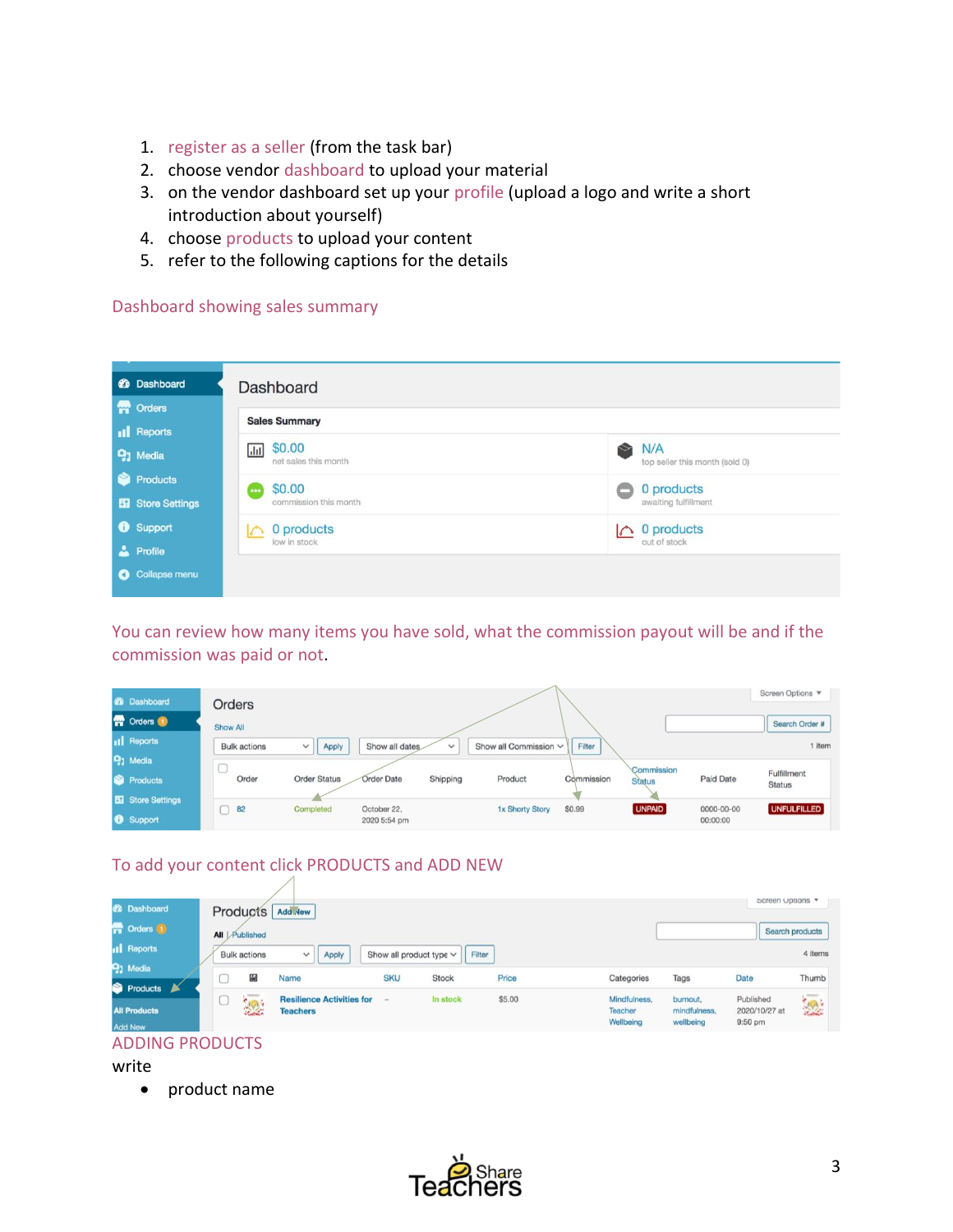- short description
- long description
- product tags

click

- downloadable then upload the product
- choose product categories

add

• product image (this can be an image of the title page or you can make another one) then

PUBLISH – very IMPORTANT or your product won't be saved/uploaded

| 29 Dashboard<br>骨 Orders (B)<br><b>all Reports</b><br>91 Media<br><b>Products</b><br><b>All Products</b><br><b>Add New</b><br>Eil Store Settings<br><b>8</b> Support<br>A. Profile<br>O Collapse manu | Add new product<br>Product name<br>91 Add Media<br>Paragraph $\mathbf{v}$ <b>B</b> $I \equiv \equiv 44 \equiv \frac{1}{24}$ $\Rightarrow$ $\mathbf{w}$ <b>E</b> $\equiv$<br>v. | Visual Text<br>$\,\approx$             | Screen Options<br>Publish<br>$\wedge$ $\vee$ $\hspace{0.1cm}\mbox{}^{\ast}$<br>Preview<br>Save Draft<br>Status: Draft Edit<br>C Valbility: Public Edit<br>Publish immediately Edit<br>$\land~\lor~$ $\land$<br>Prod. categories<br>All categories Most Used<br>Uncategorized<br>12<br>$\bigcirc$ csu<br>Higher Education |
|-------------------------------------------------------------------------------------------------------------------------------------------------------------------------------------------------------|--------------------------------------------------------------------------------------------------------------------------------------------------------------------------------|----------------------------------------|--------------------------------------------------------------------------------------------------------------------------------------------------------------------------------------------------------------------------------------------------------------------------------------------------------------------------|
|                                                                                                                                                                                                       | Word count: 0                                                                                                                                                                  |                                        | $K - B$<br><b>Teacher Wellbeing</b><br>Mindfulness<br>Time Management                                                                                                                                                                                                                                                    |
|                                                                                                                                                                                                       | $Product data = \fbox{Simple product} \quad \lor \quad \text{Vrtual} \quad \text{Down}$                                                                                        | $\land$ $\lor$ $\;$ $\;$ $\;$          | Produ tags<br>$\wedge\ \vee\ \wedge$                                                                                                                                                                                                                                                                                     |
|                                                                                                                                                                                                       | $P$ General<br>Regular price (\$)                                                                                                                                              |                                        | Add                                                                                                                                                                                                                                                                                                                      |
|                                                                                                                                                                                                       | · Inventory<br>Sale price (\$)<br>Schedule                                                                                                                                     |                                        | Separate tags with commas                                                                                                                                                                                                                                                                                                |
|                                                                                                                                                                                                       | <b>B</b> Shipping                                                                                                                                                              |                                        | Choose from the most used tegs                                                                                                                                                                                                                                                                                           |
|                                                                                                                                                                                                       | <b>P</b> Linked Products<br><b>Ell</b> Attributes                                                                                                                              |                                        | $\wedge$ $\vee$ $\hspace{0.1cm}\mbox{}^{\wedge}$<br>Product image                                                                                                                                                                                                                                                        |
|                                                                                                                                                                                                       |                                                                                                                                                                                |                                        | Set product image                                                                                                                                                                                                                                                                                                        |
|                                                                                                                                                                                                       | Product short description                                                                                                                                                      | $\wedge$ $\vee$ $\hspace{0.1cm}\dashv$ |                                                                                                                                                                                                                                                                                                                          |
|                                                                                                                                                                                                       | 91 Add Media                                                                                                                                                                   | Visual Text                            | $\wedge$ $\vee$ $\hspace{0.1cm}\mbox{}^{\wedge}$<br><b>Product gallery</b>                                                                                                                                                                                                                                               |
|                                                                                                                                                                                                       | $B I \equiv A \equiv 4 \cdot 2 \cdot 3 \cdot 3$<br>Paragraph v                                                                                                                 |                                        | Add product gallery images                                                                                                                                                                                                                                                                                               |
|                                                                                                                                                                                                       |                                                                                                                                                                                |                                        |                                                                                                                                                                                                                                                                                                                          |

Adding the product image – click INSERT image when done

| Actions                      | Add media                                                                    |        |                              |                             | $\times$ |
|------------------------------|------------------------------------------------------------------------------|--------|------------------------------|-----------------------------|----------|
| Add media                    | Upload files<br>Media Library                                                |        |                              |                             |          |
| <b>Create gallery</b>        | <b>Filter</b> media                                                          | Search | Description                  |                             |          |
| <b>Create audio playlist</b> | All dates<br>All media items<br>v<br>v                                       |        |                              |                             |          |
| Create video playlist        |                                                                              |        | File URL:                    | https://www.teacherssha     |          |
| Product image                | ns from As<br>ŵ                                                              |        |                              | Copy URL                    |          |
| <b>Insert from URL</b>       | $\epsilon$<br>ģ<br>÷<br><b>WASPD MA</b><br>Ŧ.<br>Poetry-jok6np.pdf<br>$\sim$ |        | Required fields are marked * |                             |          |
|                              |                                                                              |        |                              | ATTACHMENT DISPLAY SETTINGS |          |
|                              |                                                                              |        | Alignment                    | None<br>$\checkmark$        |          |
|                              |                                                                              |        | Link To                      | Media File<br>$\checkmark$  |          |
|                              |                                                                              |        | <b>URL</b>                   | https://www.teacherssha     |          |
|                              |                                                                              |        | Size                         | Thumbnail - 150 x 1 $\vee$  |          |
|                              |                                                                              |        |                              |                             |          |
|                              | E e d<br>1 item selected<br>4.4<br>Clear                                     |        |                              | Insert into product         |          |
|                              |                                                                              |        |                              |                             |          |

After you click DOWNLOADABLE, you will see the following window.

Fill out:

1. set your price



 $\mathbb N$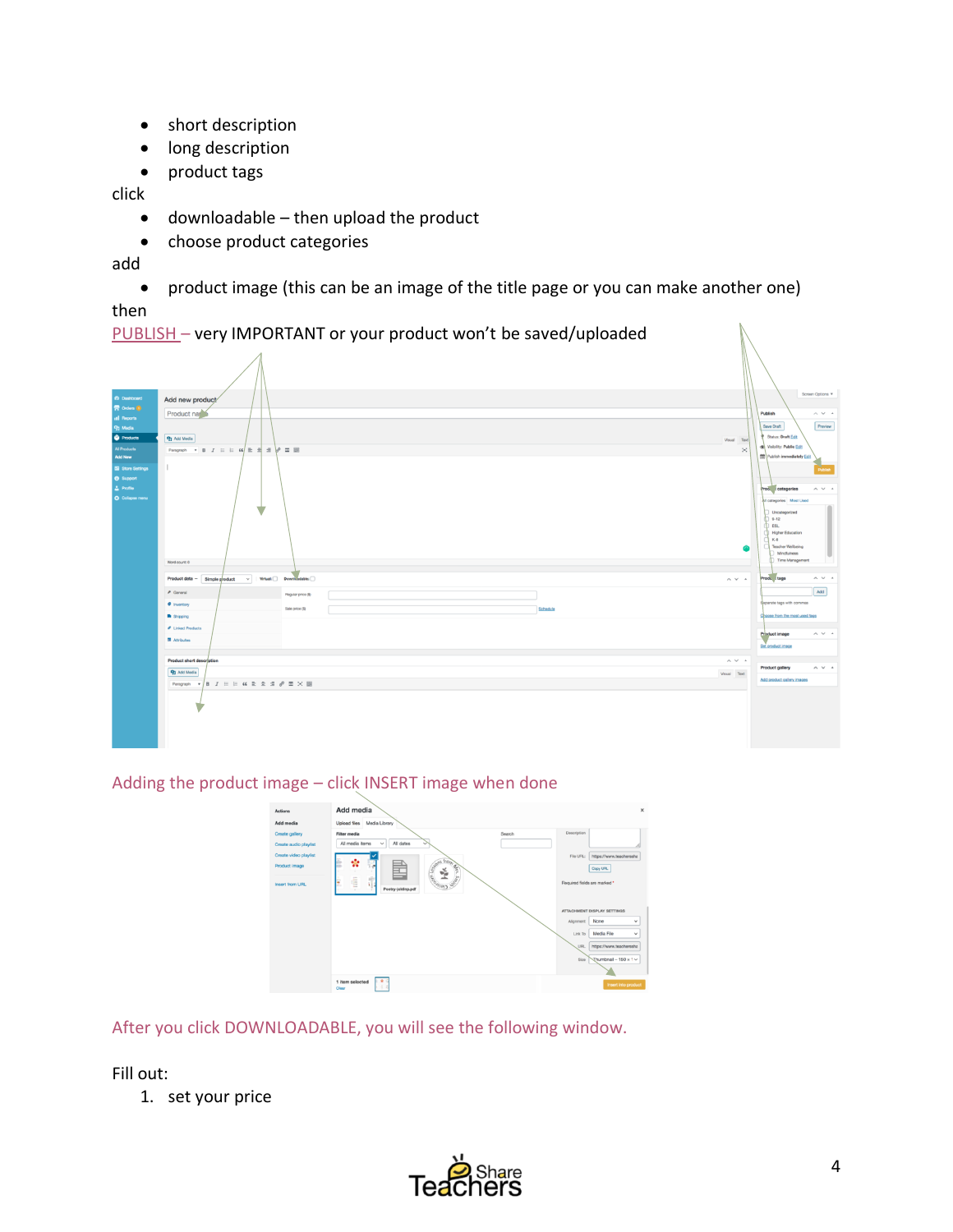- 2. the name of your file (make it the same name as the product name
- 3. choose file

| Product data -              | Simple product<br>▽       | Downloadable: $\boxed{\checkmark}$<br>Virtual:<br>$\wedge$ |
|-----------------------------|---------------------------|------------------------------------------------------------|
| $\triangle$ General         | Regular price (\$)        | 5.00                                                       |
| <b>SEPTER</b><br>Inventory  | Sale price (\$)           |                                                            |
| <b>Shipping</b><br>أحاما    |                           | <b>Schedule</b>                                            |
| <b>Linked Products</b><br>P | Downloadable files        |                                                            |
| ⊞<br><b>Attributes</b>      | Name <sup>®</sup>         | File URL <sup>®</sup>                                      |
|                             | Poetry<br><b>Add File</b> | $\bullet$<br>https://www.teachersshare.c<br>Choose file    |

When you are making changes to the document – you must click UPDATE or your changes won't be saved.

|                                                                                                                   | Screen Options v                                                                   |
|-------------------------------------------------------------------------------------------------------------------|------------------------------------------------------------------------------------|
|                                                                                                                   | Publish                                                                            |
| pr-teachers-2/ Edit<br>Visual<br>Text                                                                             | <b>Preview Changes</b><br><b>Status: Published Edit</b>                            |
| um)<br>×<br>p avoid or decrease emotional exhaustion.                                                             | <b>Edit</b> Visibility: Public Edit<br>Fublished on: Oct 27, 2020 at 21:50<br>Edit |
| a sense of well-being and awareness of                                                                            | Move to Trash<br>Update                                                            |
| practices of mindfulness, positive<br>principles, these activities provide educators<br>their everyday stressors. | <b>Product categories</b>                                                          |

# SETTING UP THE STORE

- upload a logo
- write a short description of who you are
- write your email this email won't be displayed to the buyer it's for admin communication only